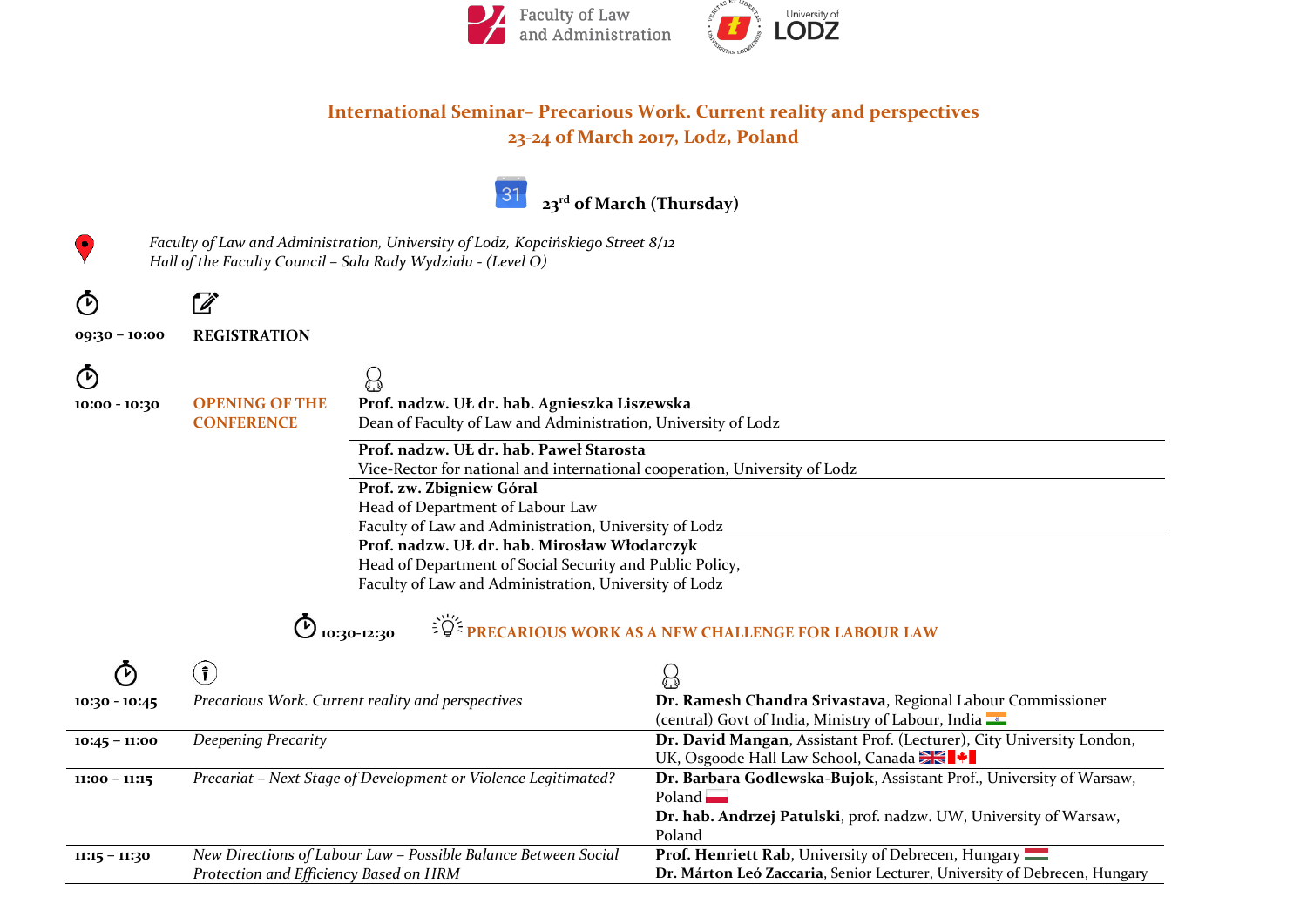| $11:30 - 11:45$ | Precarious work between "flexicurity" and "social pollution"                                              | Prof. Calogero Massimo Cammalleri, University of Palermo, Italy                                                        |
|-----------------|-----------------------------------------------------------------------------------------------------------|------------------------------------------------------------------------------------------------------------------------|
| $11:45 - 12:00$ | Why and how to fight precarious employment?                                                               | Dr. Urszula Torbus, Assistant Prof., University of Silesia, Poland                                                     |
| $12:00 - 12:30$ | <b>DISCUSSION</b><br>14                                                                                   |                                                                                                                        |
|                 | $\bigodot$ 12:30 - 13:00 $\bigodot$ COFFEE BREAK                                                          |                                                                                                                        |
|                 |                                                                                                           |                                                                                                                        |
|                 | $\Phi_{13:00-14:45}$ $\mathbb{E} \check{\mathbb{Q}}^2$ PRECARIOUS WORK: A NATIONAL PERSPECTIVE            |                                                                                                                        |
|                 |                                                                                                           |                                                                                                                        |
| の               | $(\mathbf{\hat{i}})$                                                                                      |                                                                                                                        |
|                 |                                                                                                           | $\Omega$                                                                                                               |
| 13:00 - 13:15   | Precarious work in Poland                                                                                 | Prof. UW, dr hab. Łukasz Pisarczyk, University of Warsaw, Poland                                                       |
| 13:15 - 13:30   | Condemned to precariousness: Young workers in Poland                                                      | Dr. Agata Ludera - Ruszel, Assistant Prof., University of Rzeszów,<br>Poland <b>Land</b>                               |
| $13:30 - 13:45$ | The conceptual evolution of labour law in Iran with the emphasis<br>on flexicurity in labour market       | Zahra Zamanian, Lecturer, Mofid University in Iran                                                                     |
| 13:45 - 14:00   | Precarious work in Czech Republic                                                                         | Dr. Jakub Tomšej, Charles University, Czech Republic                                                                   |
| $14:00 - 14:15$ | Precarious work in Slovenia                                                                               | <b>Prof. Darja Senčur Peček</b> , University of Maribor, Slovenia                                                      |
|                 |                                                                                                           |                                                                                                                        |
| $14:15 - 14:45$ | <b>DISCUSSION</b><br>14                                                                                   |                                                                                                                        |
|                 |                                                                                                           |                                                                                                                        |
|                 |                                                                                                           |                                                                                                                        |
|                 | $\bigcirc$ 14:45 - 15:30 $\bigcirc$ LUNCH                                                                 |                                                                                                                        |
|                 |                                                                                                           |                                                                                                                        |
|                 | $\Phi_{15:30-17:15}$ $\ddot{\xi} \ddot{\varphi} \dot{\xi}$ PRECARIOUS WORK IN COLLECTIVE LABOUR RELATIONS |                                                                                                                        |
| ტ               |                                                                                                           |                                                                                                                        |
|                 | $\left(\mathbf{\hat{i}}\right)$                                                                           | $\Omega$                                                                                                               |
| $15:30 - 15:45$ | Precariat and Trade Unions in Poland - seeking for a response                                             | Dr. hab. Krzysztof Walczak, University of Warsaw, Poland                                                               |
| $15:45 - 16:00$ | Union membership of precarious workers: the case of Slovenia                                              | Prof. Valentina Franca, University of Primorska, Slovenia<br>Janja Rakovec Bodnaruk, University of Primorska, Slovenia |
| $16:00 - 16:15$ | Can collective bargaining provide a response to the increasing                                            | Barbara Surdykowska, NSZZ Solidarność, Poland                                                                          |
|                 | phenomena of precariousness in employment?                                                                |                                                                                                                        |
| $16:15 - 16:30$ | The possibility of redefining industrial relations in today's labour                                      | Prof. György Nádas, University Debrecen, Hungary                                                                       |
|                 | law                                                                                                       | Dr. Péter Sipka, Senior Lecturer, University Debrecen, Hungary                                                         |
| $16:30 - 16:45$ | Digital work- real bargaining. How to ensure sustainability of                                            | Dr. Joanna Unterschütz, Assistant Prof., Higher School of                                                              |
|                 | social dialogue in digital era?                                                                           | Administration and Business of E. Kwiatkowski in Gdynia, Poland                                                        |
| $16:45 - 17:15$ | <b>DISCUSSION</b><br>14                                                                                   |                                                                                                                        |

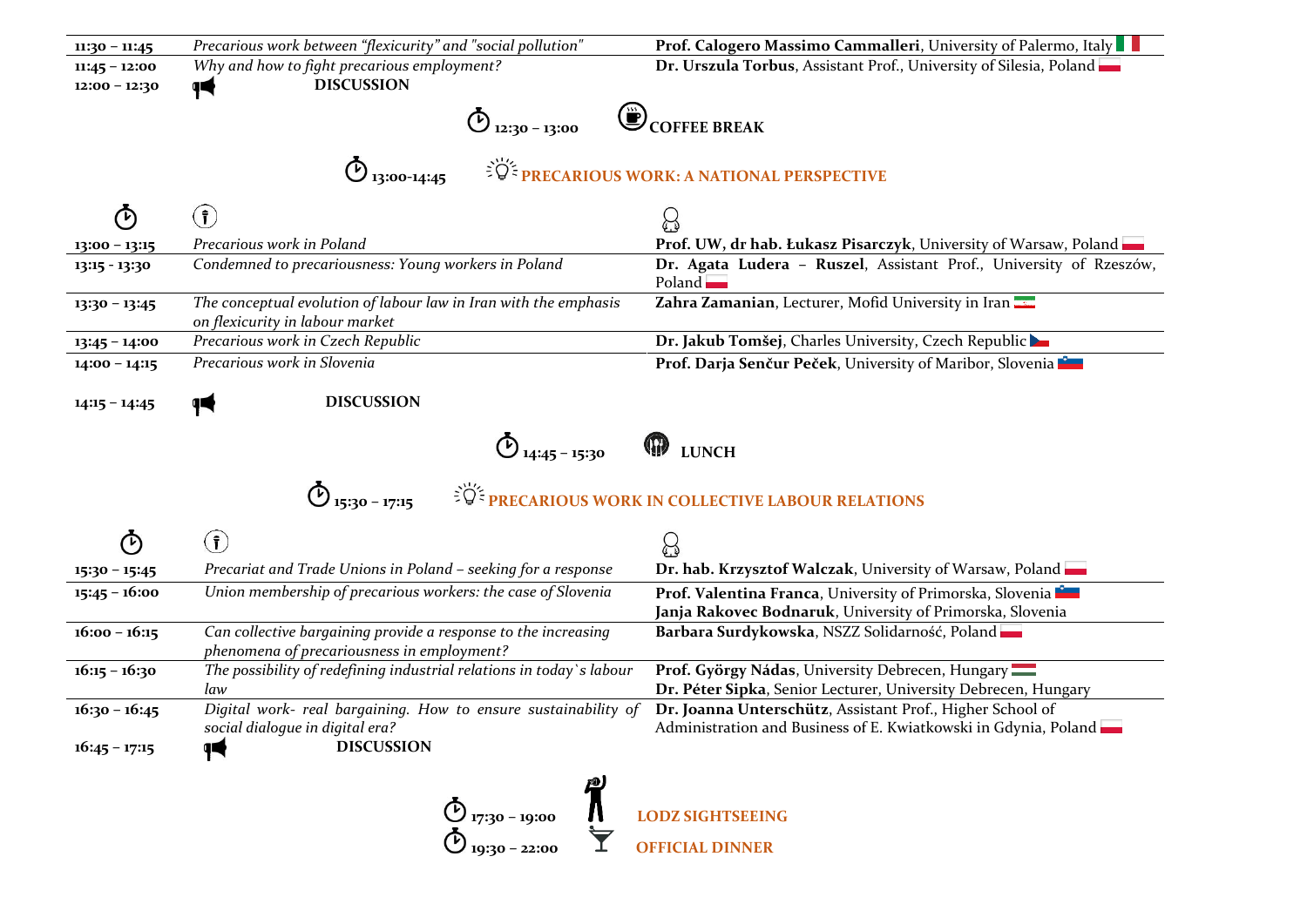

 $\bullet$ 

*Faculty of Law and Administration, University of Lodz, Kopcińskiego Street 8/12 Green Lecture Hall - Aula Zielona - (Level 2)*



| ↷               | $\hat{J}$                                                                                                                                                           |                                                                                                                                                            |
|-----------------|---------------------------------------------------------------------------------------------------------------------------------------------------------------------|------------------------------------------------------------------------------------------------------------------------------------------------------------|
| $10:00 - 10:15$ | How to regulate working conditions for crowdworkers, false self-<br>employed and others outside the traditional employment contract<br>in EU Law and in Swedish Law | Prof. Annamaria Westregård, Lund University, Sweden                                                                                                        |
| $10:15 - 10:30$ | Contractors' and lead companies' liability as an instrument for<br>strengthening the rights of law and semi qualified EU posted<br>workers in Germany               | Vladimir Bogoeski, Ph.D. Researcher, Hertie School of Governance,<br>Germany                                                                               |
| $10:30 - 10:45$ | Jobs Act and heter-organized work: new instruments against<br>abuse of precarious work?                                                                             | Matteo Avogaro, Ph.D. Researcher, University of Milan, Italy                                                                                               |
| $10:45 - 11:00$ | Social Self-Regulation: An Empirical Study into the<br>Implementation of Safran's 'European framework agreement for<br>professional integration of young people'    | Stefania Marassi, LL.M., The Hague University of Applied Sciences,<br>Netherlands $\Box$                                                                   |
| $11:00 - 11:30$ | <b>DISCUSSION</b><br>19                                                                                                                                             |                                                                                                                                                            |
|                 | $\bigodot$ 11:30 - 12:00 $\bigodot$ COFFEE BREAK<br>$\Phi$ 12:00-13:30 $\frac{3}{2}$ $\frac{1}{2}$ $\frac{1}{2}$ SPECIAL CASES OF PRECARIOUS WORK: PART II          |                                                                                                                                                            |
| ⁄ ৌ             | $(\mathbf{\hat{i}})$                                                                                                                                                |                                                                                                                                                            |
| $12:00 - 12:15$ | "Uber drivers are workers" - the expanding scope of the 'worker'<br>concept into the 'gig economy' in the United Kingdom                                            | <b>Prof. Jeff Kenner</b> , University of Nottingham, United Kingdom                                                                                        |
| $12:15 - 12:30$ | A Double Bind for the EU Migrant Workers in the Gig Economy:<br>Does "Uberisation" of Labour Open a Pandora's Box?                                                  | Bartłomiej Bednarowicz, LL.M., Ph.D. Researcher, University of<br>Antwerp, Belgium                                                                         |
| $12:30 - 12:45$ | Distance work as a flexible form of precarious work: experience of<br>legal regulation in states of Euroasion Economic Union                                        | Prof. Kirill Tomashevski, The International University "MITSO",<br>Belarus <b>Forma</b><br>Prof. Elena Volk, The International University "MITSO", Belarus |
| $12:45 - 13:00$ | The (Unbearable?) Lightness of "Digital Work"                                                                                                                       | Gionata Cavallini, Ph.D. Researcher, University of Milan, Italy                                                                                            |
| 13:00 - 13:30   | <b>DISCUSSION</b><br>14                                                                                                                                             |                                                                                                                                                            |